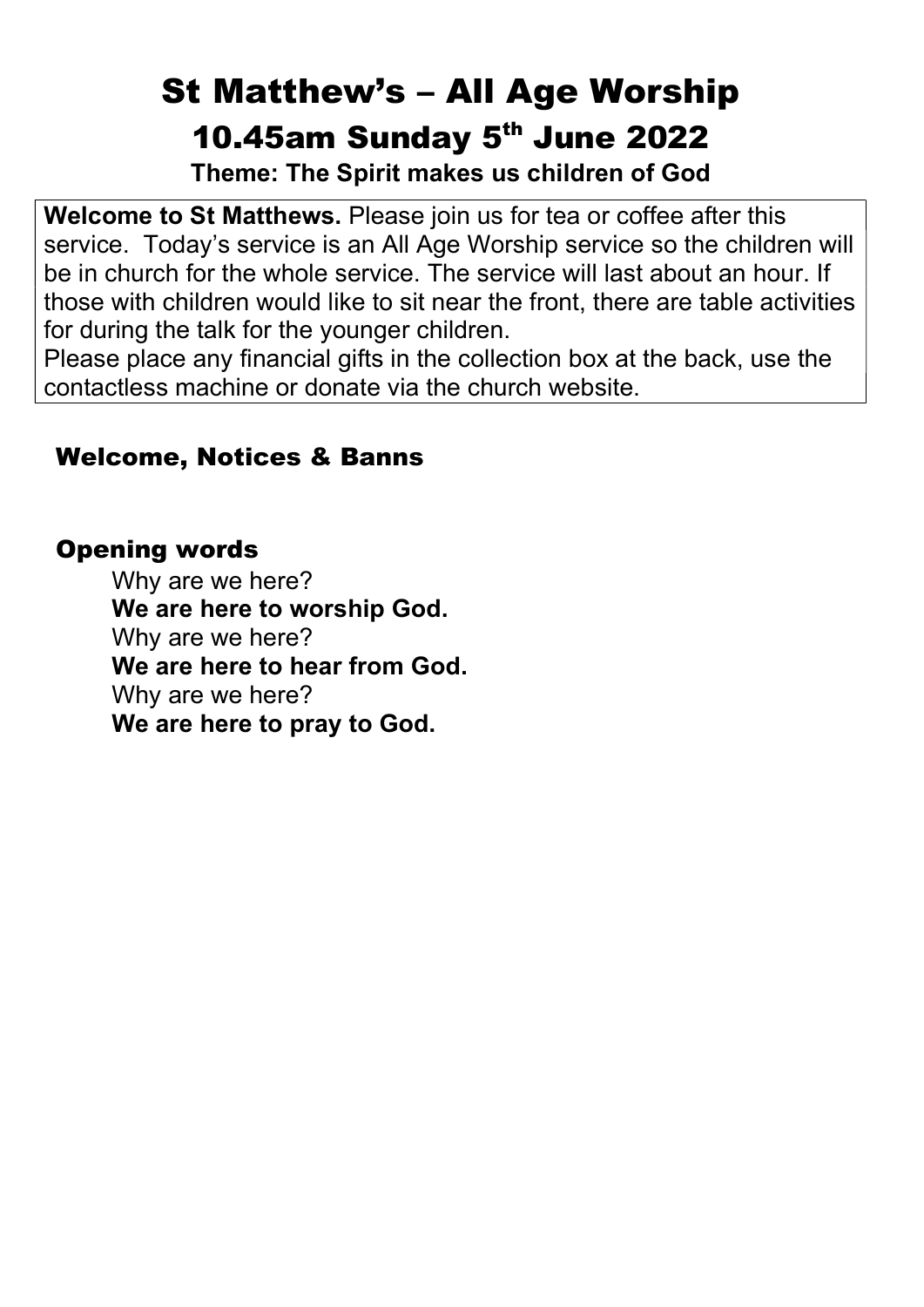# Sung Worship

Who breaks the power of sin and darkness Whose love is mighty and so much stronger The King of Glory, the King above all kings Who shakes the whole earth with holy thunder And leaves us breathless in awe and wonder The King of Glory, the King above all kings

 This is amazing grace This is unfailing love That You would take my place That You would bear my cross You would lay down Your life That I would be set free Oh, Jesus, I sing for All that You've done for me Who brings our chaos back into order Who makes the orphan a son and daughter The King of Glory, the King above all kings Who rules the nations with truth and justice Shines like the sun in all of its brilliance The King of Glory, the King above all kings

### **Bridge**

 Worthy is the Lamb who was slain Worthy is the King who conquered the grave Worthy is the Lamb who was slain Worthy is the King who conquered the grave

 Worthy is the Lamb who was slain Worthy is the King who conquered the grave Worthy is the Lamb who was slain Worthy, worthy, worthy

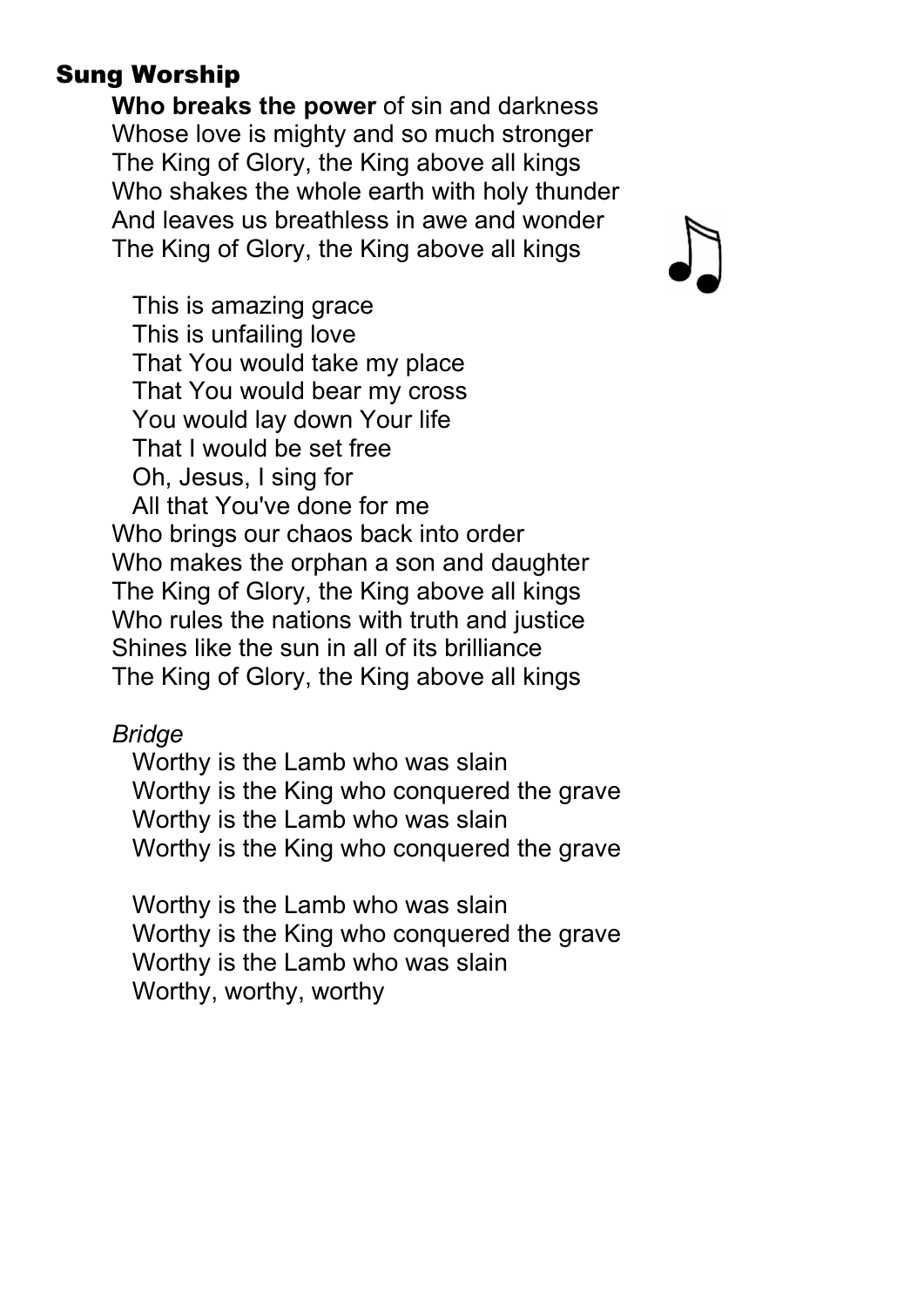# Introductory Activity

#### A sung prayer for the Queen (National Anthem)

God save our gracious Queen!

Long live our noble Queen! God save the Queen! Send her victorious, Happy and glorious, Long to reign over us, God save the Queen.

#### Intercessory Prayers

These responses may be used Lord, in your mercy hear our prayer.

At the end

 Merciful Father, accept these prayers for the sake of your Son, our Saviour Jesus Christ. Amen.

#### Collect for Pentecost

Holy Spirit, sent by the Father, ignite in us your holy fire; strengthen your children with the gift of faith, revive your Church with the breath of love, and renew the face of the earth, through Jesus Christ our Lord. Amen



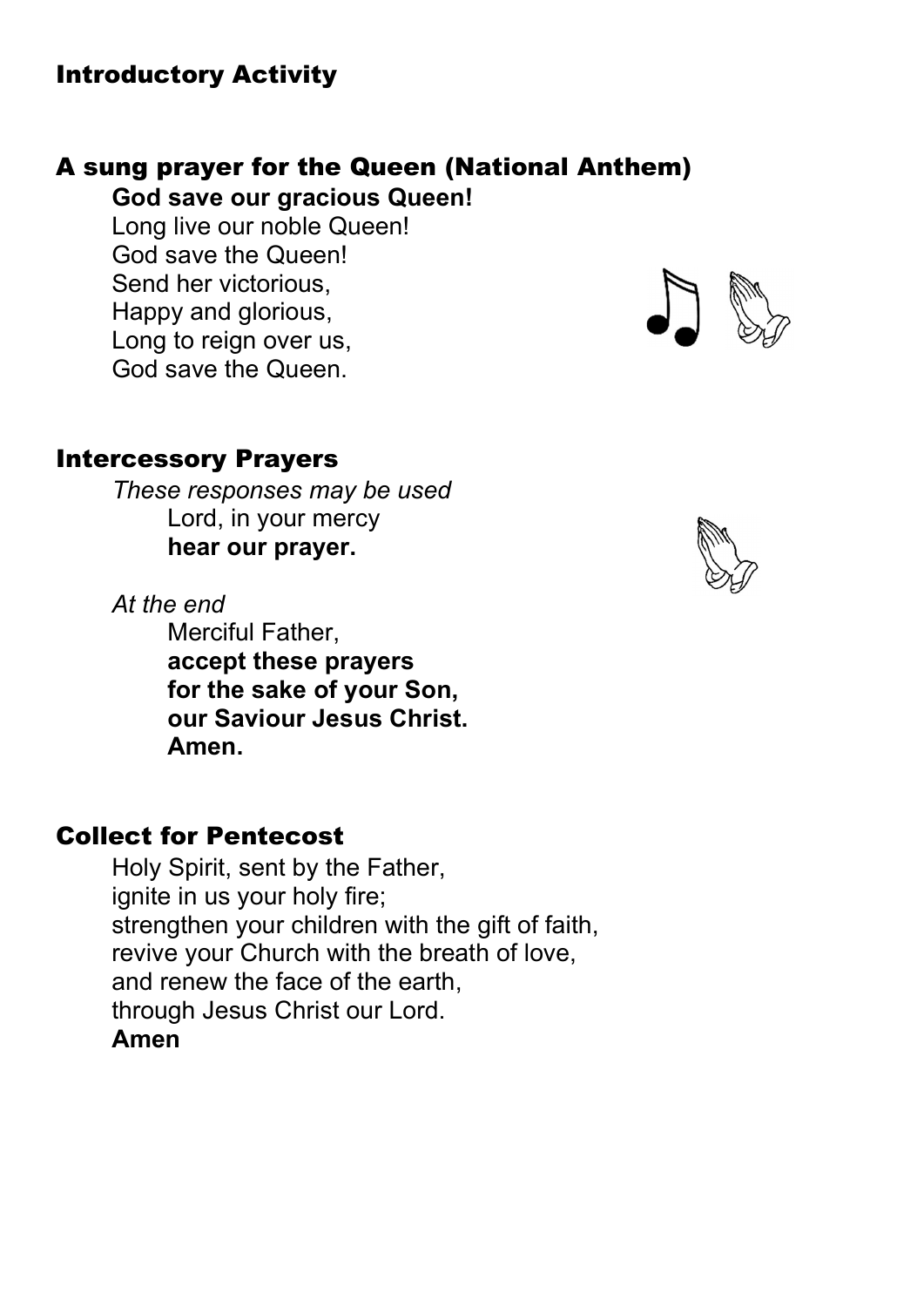# Lord's Prayer

Our Father in heaven, hallowed be your name, your kingdom come, your will be done, on earth as in heaven. Give us today our daily bread. Forgive us our sins as we forgive those who sin against us. Lead us not into temptation but deliver us from evil. For the kingdom, the power, and the glory are yours now and for ever. Amen.

# Sung Worship

Who am I that the highest King Would welcome me? I was lost but He brought me in Oh His love for me, oh His love for me

 Who the Son sets free Oh is free indeed I'm a child of God, yes I am

Free at last, He has ransomed me His grace runs deep While I was a slave to sin Jesus died for me, yes He died for me

 Who the Son sets free Oh is free indeed I'm a child of God, yes I am In my Father's house There's a place for me I'm a child of God, yes I am

#### Bridge

 I am chosen, not forsaken I am who You say I am You are for me, not against me I am who You say I am

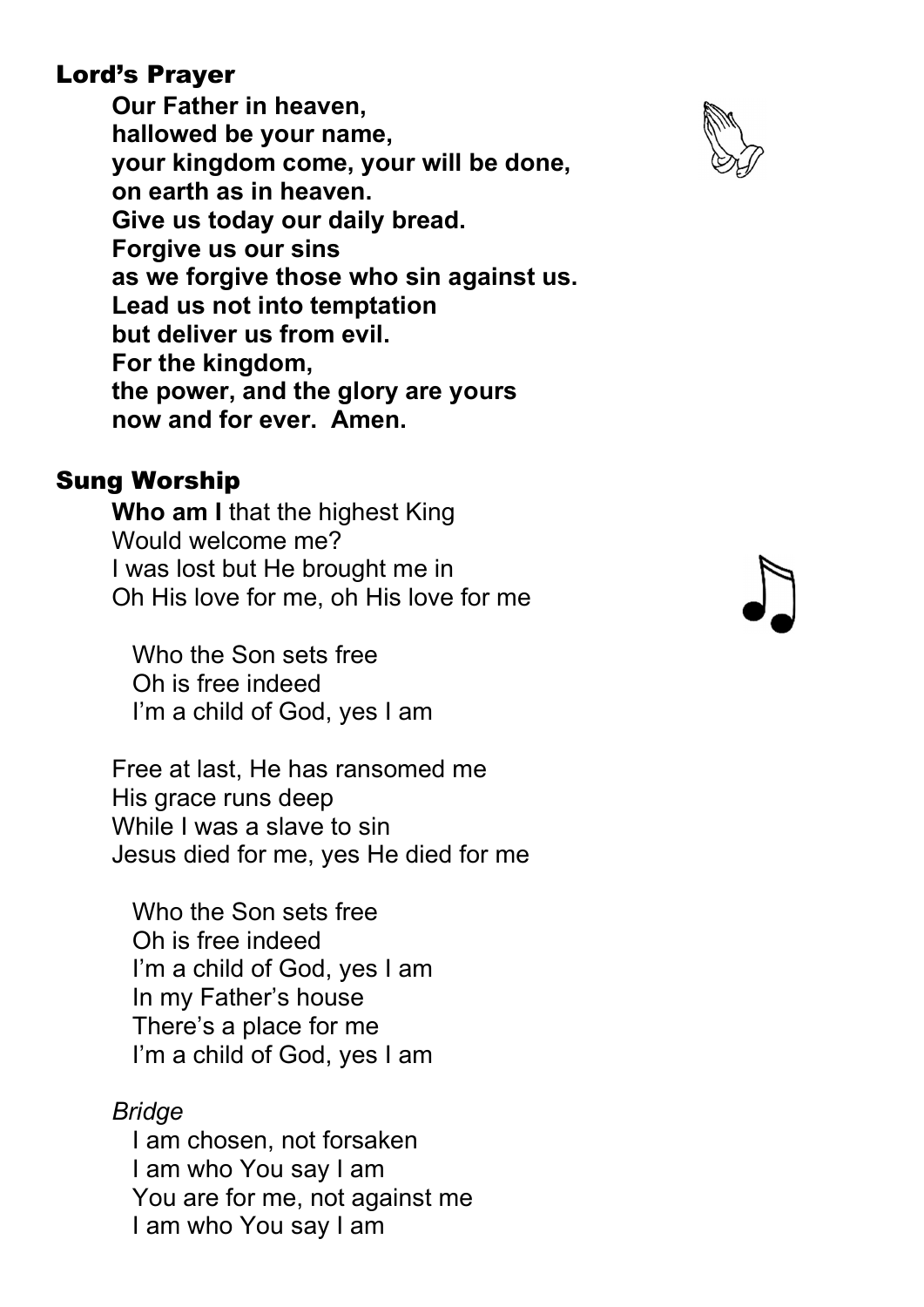# Let the King of my heart

Be the mountain where I run The fountain I drink from Oh, He is my song Let the King of my heart Be the shadow where I hide The ransom for my life Oh, He is my song

 'Cause You are good You are good, oh-oh You are good You are good, oh-oh You are good You are good, oh-oh You are good You are good, oh-oh

And let the King of my heart Be the wind inside my sails The anchor in the waves Oh-oh, He is my song Let the King of my heart Be the fire inside my veins The echo of my days Oh-oh, He is my song

#### Bridge

 You're never gonna let You're never gonna let me down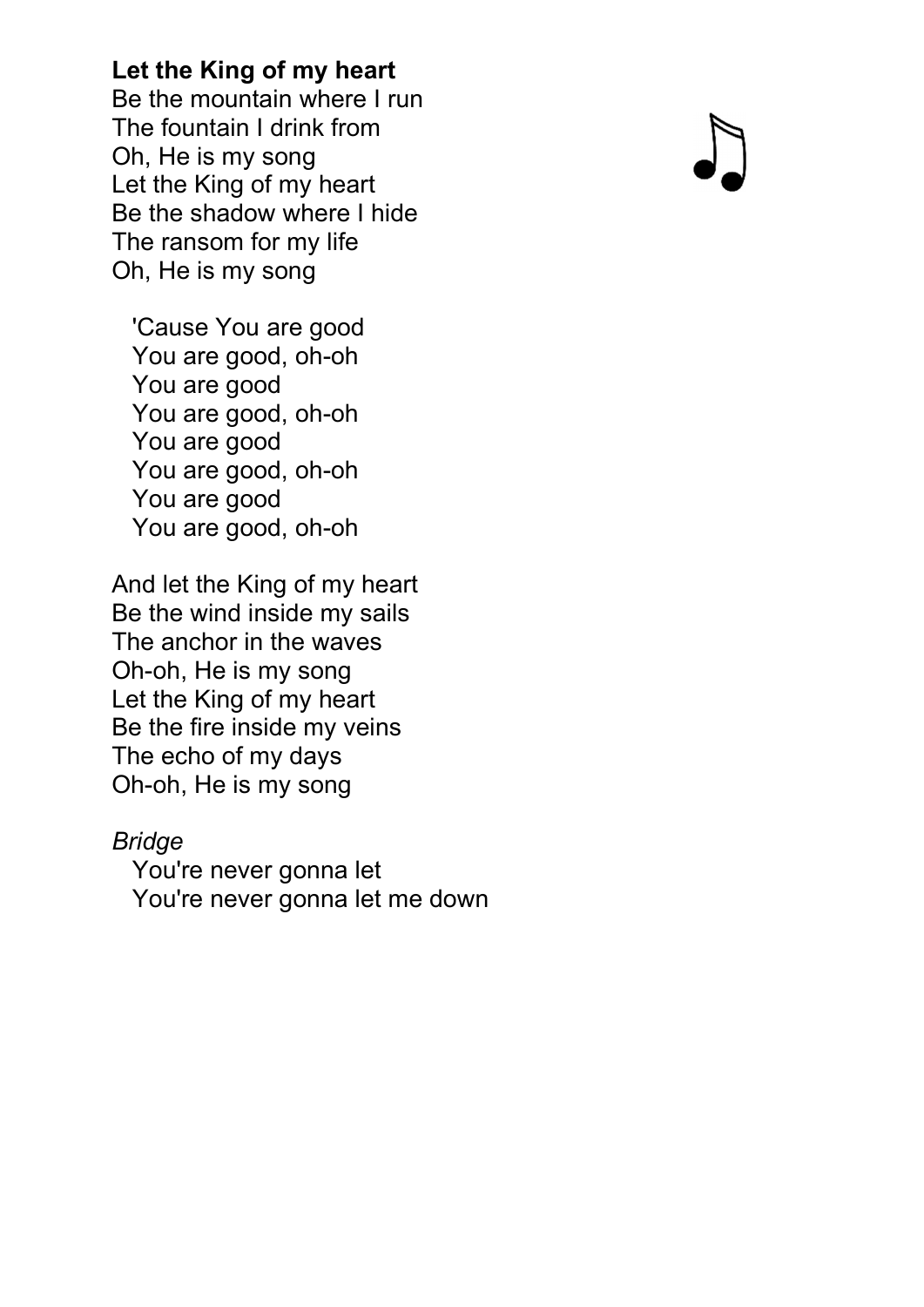# **Bible Reading:** Romans 8:15-17 (The Popoola family)



The Bible reading is from Romans chapter 8 verse 15 to 17

The Spirit that we received is not a spirit that makes us slaves again and causes us to fear.

The Spirit that we have makes us God's chosen children.

And with that Spirit we cry out, "Abba, Father." And the Spirit himself speaks to our spirits and makes us sure that we are God's children.

If we are God's children, we will get the blessings God has for his people.

He will give us all that he has given Christ.

But we must suffer like Christ suffered. Then we will be able to share his glory.

> At the end This is the word of the Lord. Thanks be to God.

Talk & Table Activities (Izzy Butterfield)

# Response - Saying Sorry

For the times when we forget our identity as your children, Lord have mercy. Lord have mercy.

For the times when we are not willing to make sacrifices for you, Christ have mercy.

### Christ have mercy.

For the times when we don't notice your blessings to us, Lord have mercy. Lord have mercy.

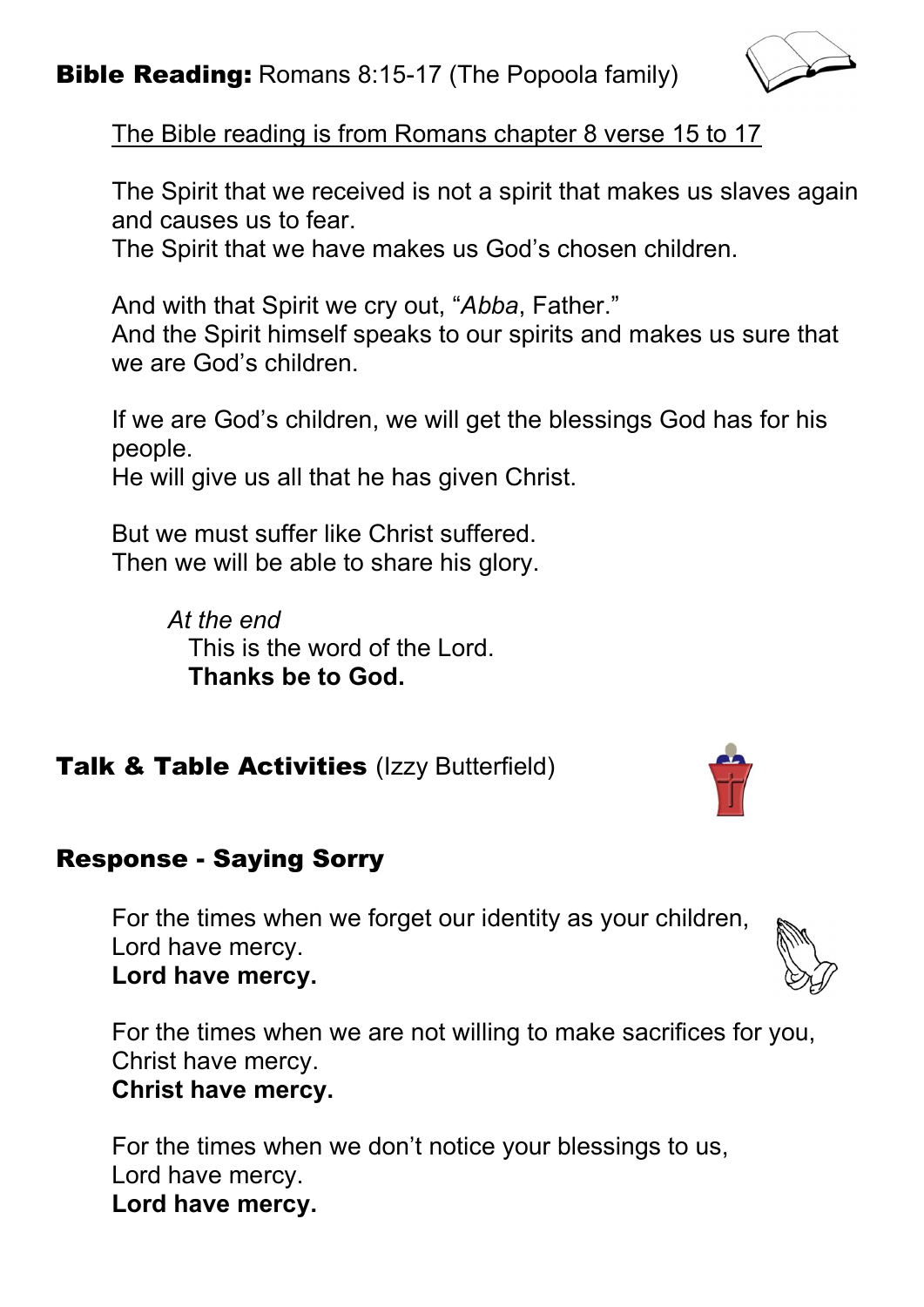# God Forgives

May the God of love bring us back to himself, forgive us our sins. and assure us of his eternal love in Jesus Christ our Lord. Amen.

# Affirmation of faith

Let us declare our faith in God.

We believe in God the Father, from whom every family in heaven and on earth is named.

We believe in God the Son, who lives in our hearts through faith, and fills us with his love.

We believe in God the Holy Spirit, who strengthens us with power from on high.

We believe in one God; Father, Son and Holy Spirit. Amen.

# Take home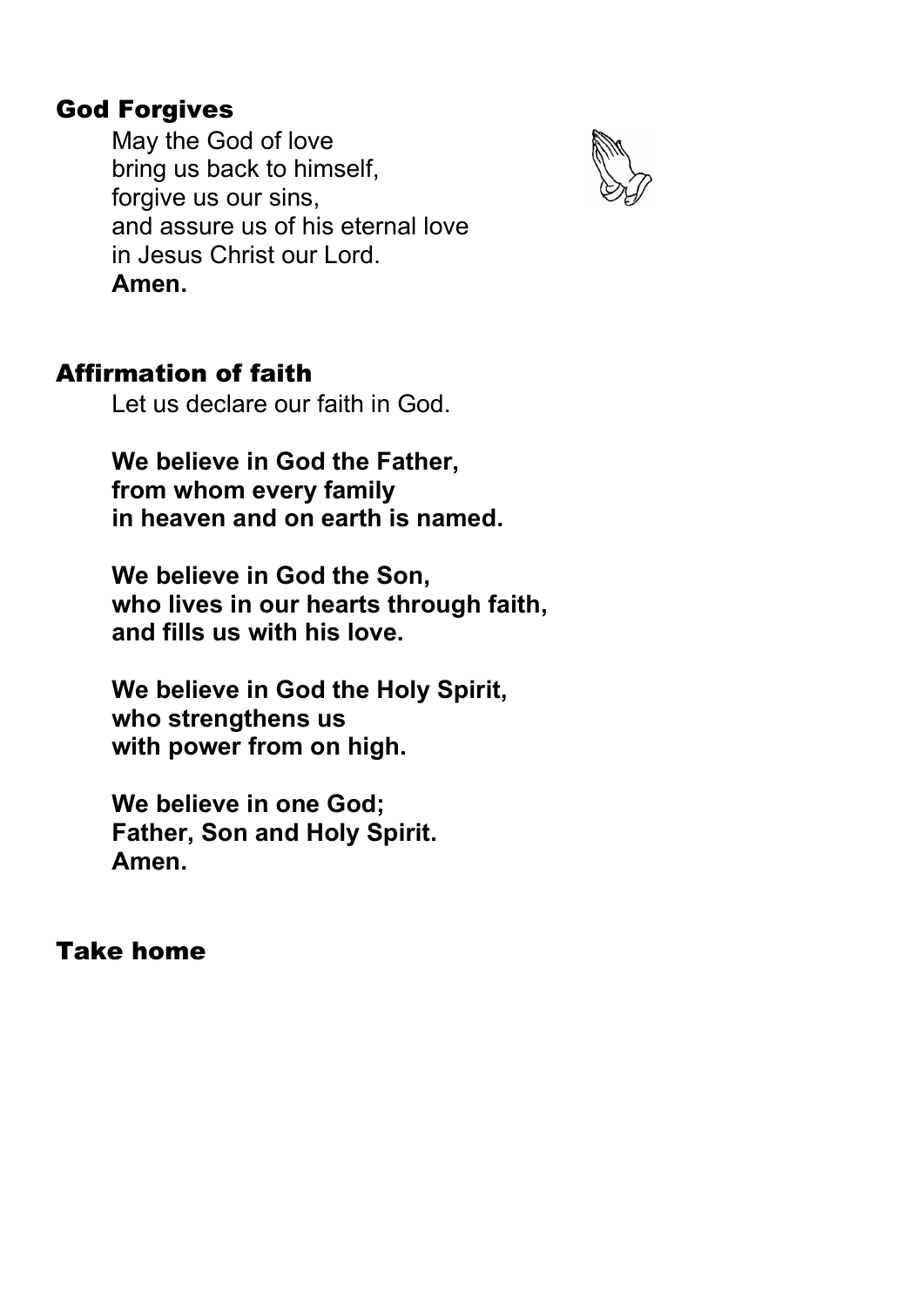# Song

He's coming on the clouds, kings and kingdoms will bow down And every chain will break, as broken hearts declare His praise Who can stop the Lord Almighty?

 Our God is the Lion, the Lion of Judah He's roaring with power and fighting our battles And every knee will bow before You

 Our God is the Lamb, the Lamb that was slain For the sin of the world, His blood breaks the chains And every knee will bow before the Lion and the Lamb Oh every knee will bow before Him

So open up the gates,

make way before the King of kings Our God who calls the saved is here to set the captives free Who can stop the Lord Almighty?

# Bridge

 Who can stop the Lord Almighty? Who can stop the Lord Almighty? Who can stop the Lord Almighty? Who can stop the Lord Almighty? Oh who can stop the Lord Almighty? Who can stop the Lord Almighty? Oh who can stop the Lord Almighty? Who can stop the Lord?